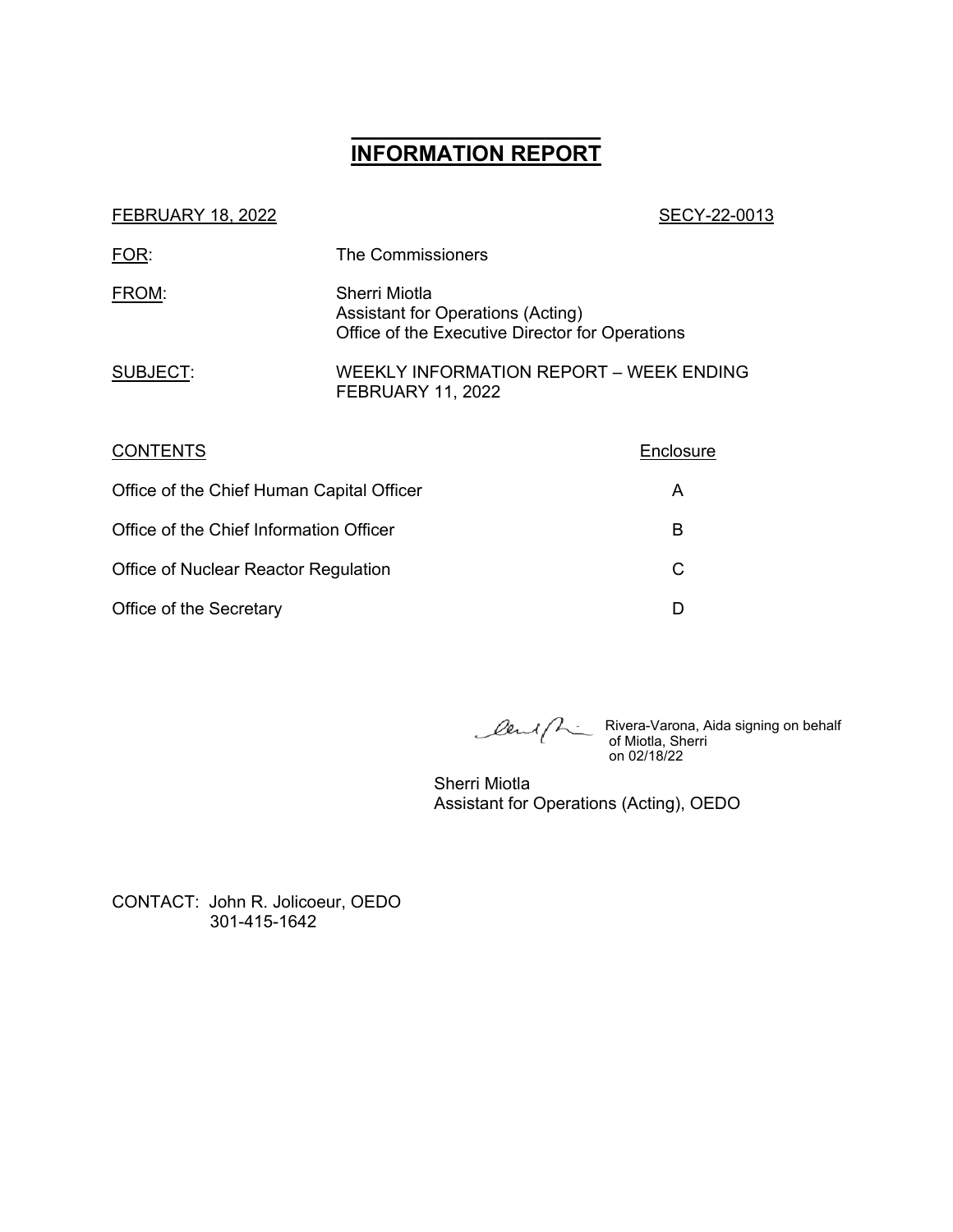## SUBJECT: WEEKLY INFORMATION REPORT – WEEK ENDING FEBRUARY 11, 2022, DATED FEBRUARY 18, 2022

## **DISTRIBUTION**:

EDO R/F AO R/F

| <b>ADAMS Accession No:</b> | *via e-mail |           |  |
|----------------------------|-------------|-----------|--|
| <b>OFFICE</b>              | <b>OEDO</b> | OEDO/AO   |  |
| <b>NAME</b>                | JJolicoeur  | SMiotla   |  |
| <b>DATE</b>                | 2/17/2022   | 2/18/2022 |  |
| .                          |             |           |  |

 **OFFICIAL RECORD COPY**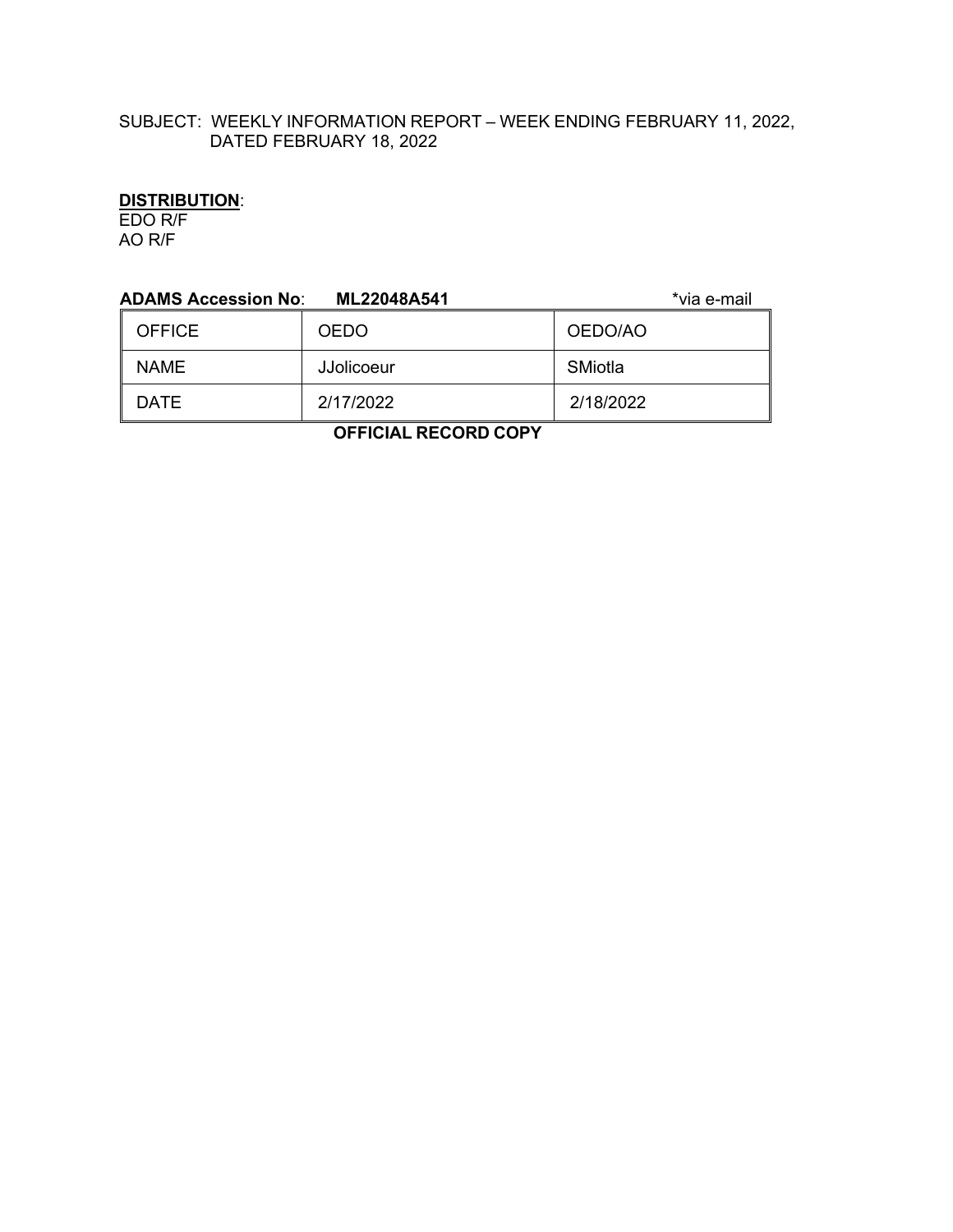## **Office of the Chief Human Capital Officer Items of Interest Week Ending February 11, 2022**

| <b>ARRIVALS</b>             |                                 |              |  |
|-----------------------------|---------------------------------|--------------|--|
| <b>BANKS, COURTNEY</b>      | <b>PROJECT MANAGER</b>          | <b>NRR</b>   |  |
| <b>DENMAN, MARCUS</b>       | PHYSICAL SECURITY INSPECTOR     | $R-II$       |  |
| <b>GUILLARD, JENNIFER</b>   | <b>TECHNICAL ASSISTANT</b>      | $R-II$       |  |
| HOWARD, KERMIT              | <b>BRANCH CHIEF</b>             | <b>OCHCO</b> |  |
| MCCARTHY, MARIA             | <b>ADMINISTRATIVE ASSISTANT</b> | <b>NRR</b>   |  |
| <b>RISTING, BRITTANI</b>    | <b>SECURITY SPECIALIST</b>      | <b>ADM</b>   |  |
| <b>SCHWEIBINZ, STEPHEN</b>  | <b>DATA ARCHITECT</b>           | <b>OCIO</b>  |  |
| <b>TOLSON, BRIANNA</b>      | <b>ADMINISTRATIVE ASSISTANT</b> | $R-II$       |  |
| <b>VIVANCO, RICKY</b>       | <b>PROJECT MANAGER</b>          | <b>NRR</b>   |  |
| WHEELER-BENJAMIN,<br>TAMARA | ADMINISTRATIVE ASSISTANT        | <b>NSIR</b>  |  |
| <b>RETIREMENTS</b>          |                                 |              |  |
| <b>NONE</b>                 |                                 |              |  |
|                             |                                 |              |  |
| <b>DEPARTURES</b>           |                                 |              |  |
| O'BANION, MARGARET M.       | PROJECT MANAGER                 | <b>NRR</b>   |  |
|                             |                                 |              |  |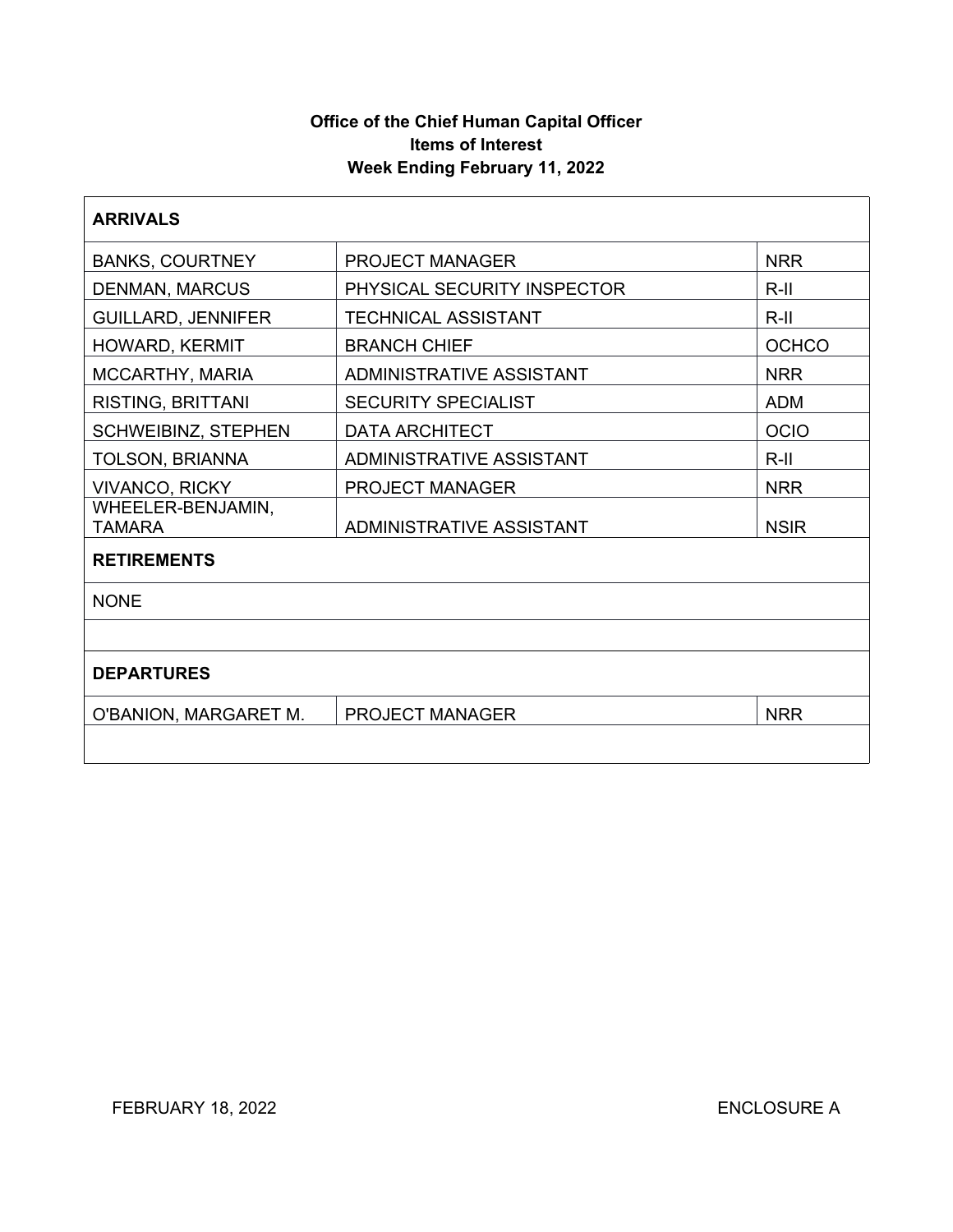#### **Office of the Chief Information Officer Items of Interest Week Ending February 11, 2022**

Freedom of Information Act and Privacy Act Requests, Appeals, and Consultations Received During the Period of February 7 – February 11, as submitted by requester

| <b>Tracking</b> | Requester's       | Requester's  | <b>Request Description</b>                                                                                                                                                                                                                                                                                                                                                                                                               | <b>Received</b> |
|-----------------|-------------------|--------------|------------------------------------------------------------------------------------------------------------------------------------------------------------------------------------------------------------------------------------------------------------------------------------------------------------------------------------------------------------------------------------------------------------------------------------------|-----------------|
| <b>Number</b>   | <b>Name</b>       | Organization |                                                                                                                                                                                                                                                                                                                                                                                                                                          | <b>Date</b>     |
| $2022 -$        | Michael T.        | Superheat    | <b>Background Investigation</b>                                                                                                                                                                                                                                                                                                                                                                                                          | 02/07/2022      |
| 000077          | Mulchrone         | <b>FGH</b>   | Document                                                                                                                                                                                                                                                                                                                                                                                                                                 |                 |
| 2022-<br>000078 | Adrienne<br>Stead |              | Copy of the original proposal for<br>the following award: R-<br>Diversity and Inclusion Support<br>Services, Contract Award Date:<br>September 27, 2021, Contract<br>Award Number: GS-00F-404GA,<br>Task/Delivery Order Number:<br>31310021F0157Contractor<br>Awarded Name: Ivy Planning<br>Group, LLC, Contractor<br>Awarded Address: Maryland,<br>20817, USA, Base and All<br><b>Options Value (Total Contract</b><br>Value): \$125000 | 02/10/2022      |
| 2022-<br>000079 | Taylor Amarel     |              | Last 200 pages of emails sent<br>to, from, or copied to<br>DOEExecSec@hq.doe.gov                                                                                                                                                                                                                                                                                                                                                         | 02/11/2022      |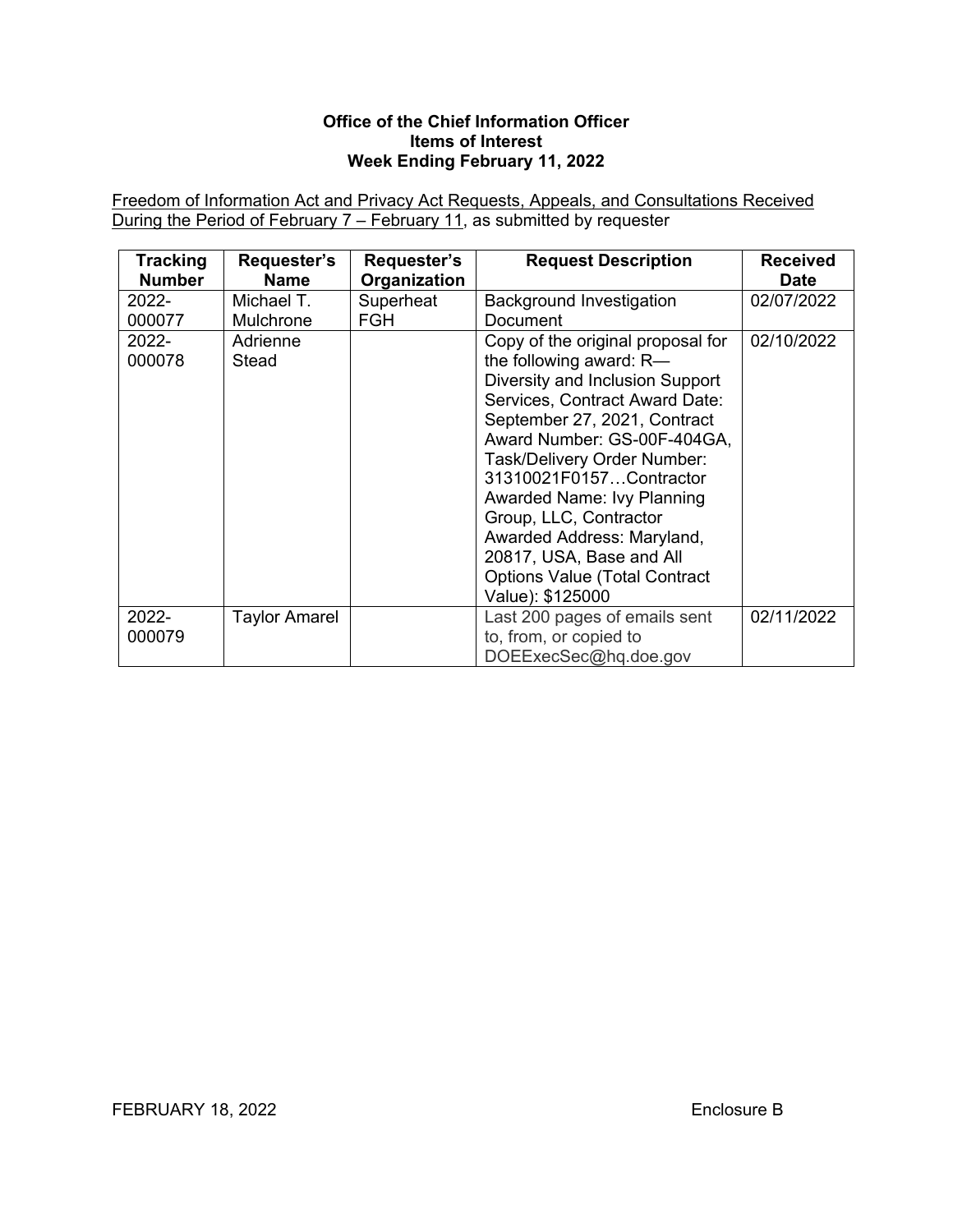#### **Office of Nuclear Reactor Regulation (NRR) Items of Interest Week Ending February 11, 2022**

## **U.S. Nuclear Regulatory Commission (NRC) Grants COVID-19 Related Exemption for Calvert Cliffs Nuclear Power Plant, Units 1 and 2**

On February 4, 2022, the NRC granted an exemption ([ML22034A812\)](https://adamsxt.nrc.gov/navigator/AdamsXT/content/downloadContent.faces?objectStoreName=MainLibrary&ForceBrowserDownloadMgrPrompt=false&vsId=%7b8CA37539-22A7-C8FA-858C-7EC11D500000%7d) to Constellation Energy Generation, LLC for Calvert Cliffs Nuclear Power Plant, Units 1 and 2 from specific requirements of Title 10 of the *Code of Federal Regulations* (10 CFR) Part 26, "Fitness for Duty Programs," Section 26.205, "Work hours." This exemption is related to COVID-19. The staff reviewed the proposed exemption ([ML22035A078](https://adamsxt.nrc.gov/navigator/AdamsXT/content/downloadContent.faces?objectStoreName=MainLibrary&vsId=%7bD3045CE0-23AC-C0BD-854E-7EC566900000%7d&ForceBrowserDownloadMgrPrompt=false)) and determined that pursuant to 10 CFR 26.9, the exemption is authorized by law, will not endanger life or property or the common defense and security, and is otherwise in the public interest.

## **NRC Holds Public Webinar to Solicit External Stakeholder Input on the Part 53 Proposed Rule for Advanced Reactors**

On February 8, 2022, the staff held a public webinar to provide an opportunity for non-governmental organizations and other external stakeholders to provide perspectives and input on the Part 53 proposed rule for advanced nuclear reactors. To support the discussion, the staff released a consolidated version of the Part 53 preliminary proposed rule language ([ML22024A066\),](https://adamsxt.nrc.gov/navigator/AdamsXT/content/downloadContent.faces?objectStoreName=MainLibrary&vsId=%7b191FCA08-B69A-CC50-862D-7E8C1D000000%7d&ForceBrowserDownloadMgrPrompt=false) and provided a high-level overview of the proposed rule during the meeting. Representatives from the Union of Concerned Scientists, Uranium Watch, The Breakthrough Institute, Nuclear Innovation Alliance, ClearPath, Third Way, Clean Air Task Force, and Beyond Nuclear were in attendance.

### **NRC Issues Closeout Letter Regarding Design Vulnerability in Electric Power Systems**

On February 10, 2022, the NRC staff issued a closeout letter [\(ML22040A158\)](https://adamsxt.nrc.gov/navigator/AdamsXT/content/downloadContent.faces?objectStoreName=MainLibrary&vsId=%7b2EE05253-115C-C8AC-8664-7EDFCBD00000%7d&ForceBrowserDownloadMgrPrompt=false) for Bulletin 2012-01, "Design Vulnerability in Electric Power System," ([ML12074A115](https://adamsxt.nrc.gov/navigator/AdamsXT/content/downloadContent.faces?objectStoreName=MainLibrary&vsId=%7bBECB0BB5-CEBC-4140-A135-94186D65559F%7d&ForceBrowserDownloadMgrPrompt=false)) for Wolf Creek Generating Station (Wolf Creek). The staff has reviewed the information submitted by Wolf Creek Nuclear Operating Corporation (the licensee) and the results of NRC's Temporary Instruction 2515/194 inspections for Wolf Creek in reaching the closeout conclusion.